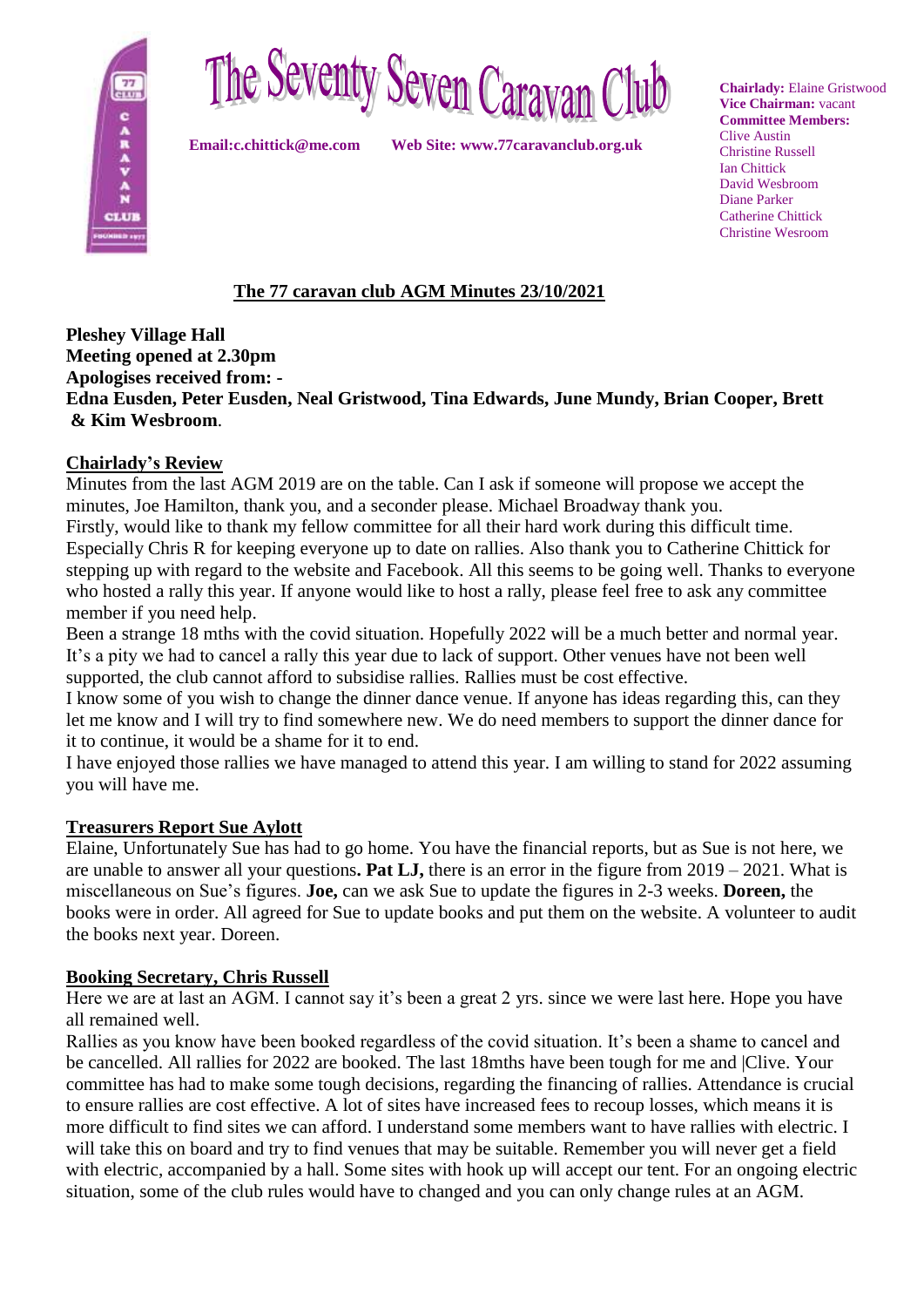Spring BH is booked for 2022. All details will be posted on the website. I need names asap. As I mentioned 2 yrs. ago, I would be standing down in2020. Due to covid this didn't happen, so I continued to work through. I would like to stand down, as far as I know no one has come forward. I will continue to serve the club, **BUT** I will not be seeking new sites or booking a Spring BH for 2023. If anyone is interested, please feel free to come and see me.

I would like to thank those who have supported me, especially Pat LJ, who has continued to produce the rally book. Without her I'd be lost.

#### **Sports Officer - Ian Chittick**

I haven't got much to say. The rallies we attended were good. The sports rally was enjoyed by all who attended. I would like to thanks everyone for their support and look forward to standing again for next year

#### **Membership Secretary - Chris Russell**

As I have been billy two hats this last two years I am obliged to report on the membership. Currently we have 39 members, of which six never come out. So, technically we have 33 members that are able to attend rallies. As you have heard attendance has been poor, mostly due to covid and illness. We hope 2022 will be a better year for the 77 club.

#### **Vice chairman /Rally Officer Clive Austin**

I haven't got much to say as we haven't had many rallies. No problems. I would be happy to stand again if you will all still have me.

### **Catering Diane Parker**

Not much to say as hasn't had to do much. Will be happy to stand again for next year

## **AOB** - **Proposals**

**Elaine:** I have a few proposals for discussion.

**Pat LJ**:-can we move the year end financial report to 31st August? **Elaine** and others Why? **Joe H**:- are we saying that should change everything for one thing? **Pat LJ,** that would give the treasurer more time to do the figures and put them out to the membership before the AGM. Giving members time to read and digest the figures. **Ian:**- rallies wouldn't tie up with the financial report. **Chris W**:- could be done for Sept.

**Elaine**:- could we have a vote. Vote for Sept carried.

Pat LJ: - can we have the minutes to meetings circulated within 4 weeks. Chris R: - I can do my best but am rubbish at doing them. **Bob M:** - could you do them by the day meet and post them online. **Chris R**: - Yes.

**Derek & Kevin**: - could we have rallies once a month to save money? **Derek**, I don't think it would save money**. Chris R**. I agree, people would just go elsewhere. **Kevin**, yes people go to sites with hook-ups! **Catherine/Ian**: - If someone is considering joining our club could we have a temporary membership £6. **Elaine**: we have clarified this with Natural England. Their paperwork states members on rallies must be full members of the club. In addition, they said they did not interfere with individual clubs' policies? I think we can issue a temporary membership as before. Need to make the wording clearer in rally book. (Document from Natural England can be viewed if required).

**Derek LJ:** - we need to know about any change in fees, we were not told that rally fees would be increased to £20. It should be discussed by all. **Elaine**: - the fees have always been set by the committee as they know the financial situation at any one time. The rally book states this.

**Elaine** is there anything else? **Joe H** can we ask members to pay by bank transfer? Then we wouldn't have to use cash. We should move on in the 21<sup>st</sup> century. You can download an app onto your phone that will connect to the bank and use like the contactless card payment. **Clive** a lot of our venues ask to be paid in cash. One venue we have to put the cash in a flower pot in a conservatory, am I supposed to tap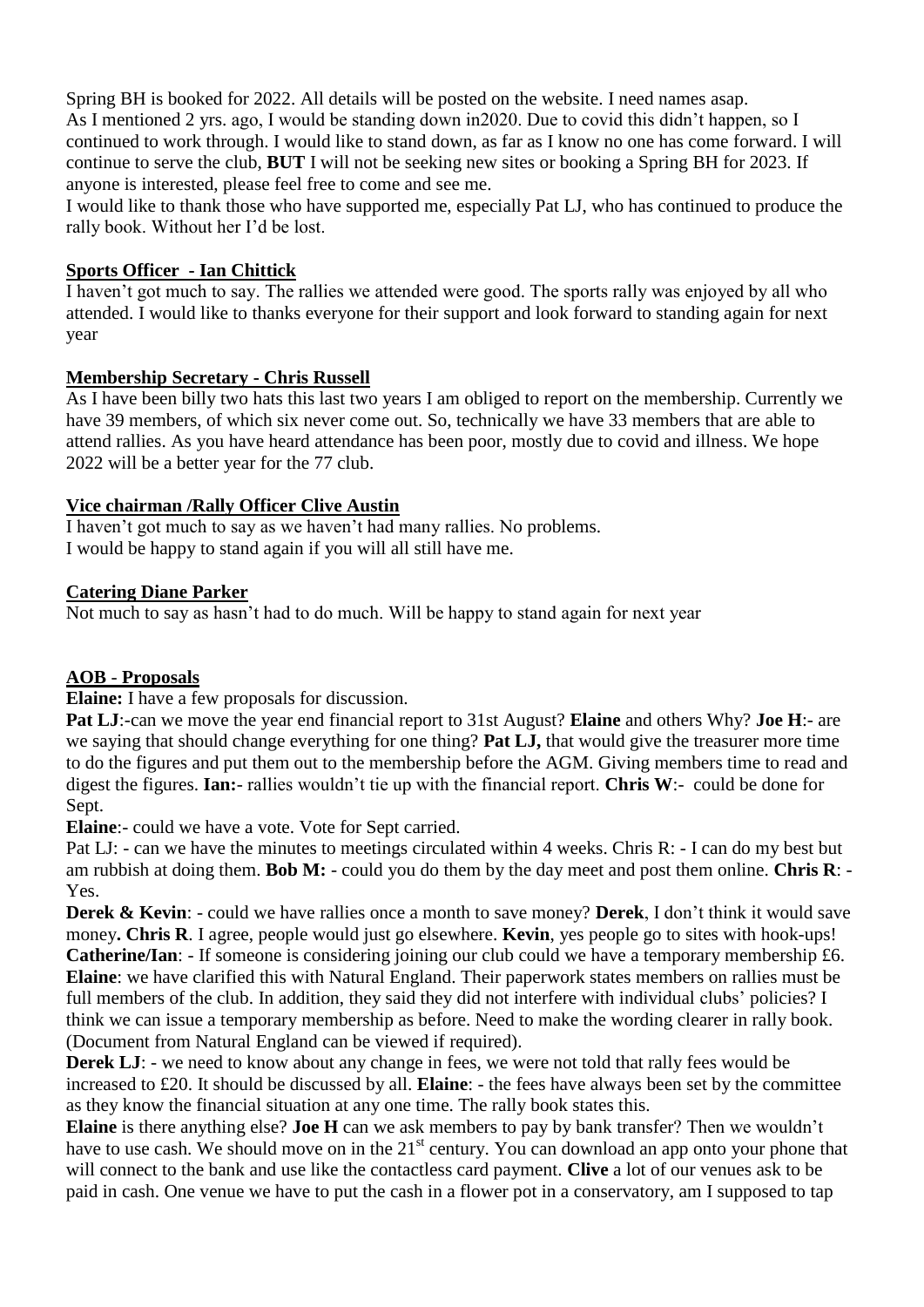the pot? *Laughter.* Not everyone has a smartphone. Chris and I are requested to leave money in some very peculiar places. **Joe** ok I give up.

#### **Entertainment for Easter Not discussed**

**Election of committee: -** Those committee to remain, Elaine Chair, Chris R Booking, Clive Rally Officer, Ian Chittick Sports officer, David Wesbroom Committee Member, Diane Parker Catering

**Voted on** Christine Wesbroom Treasurer, Catherine Chittick Webmaster/Facebook

**Elaine:** I invite you to toast The 77 Club.

Meeting ended 4.35pm.

| <b>Committee for 2022</b>          |                           |
|------------------------------------|---------------------------|
| <b>Elaine Gristwood</b>            | Chairlady                 |
| <b>Vice Chair</b>                  | <b>Vacant</b>             |
| <b>Membership Secretary Vacant</b> |                           |
| <b>Committee Member</b>            | Dave Wesbroom             |
| <b>Web Master</b>                  | <b>Catherine Chittick</b> |
| Catering Officer                   | Diane Parker              |

| Clive Austin              |
|---------------------------|
| <b>Christine Wesbroom</b> |
| Chris Russell             |
| Ian Chittick              |
|                           |

Auditors Doreen Gladden